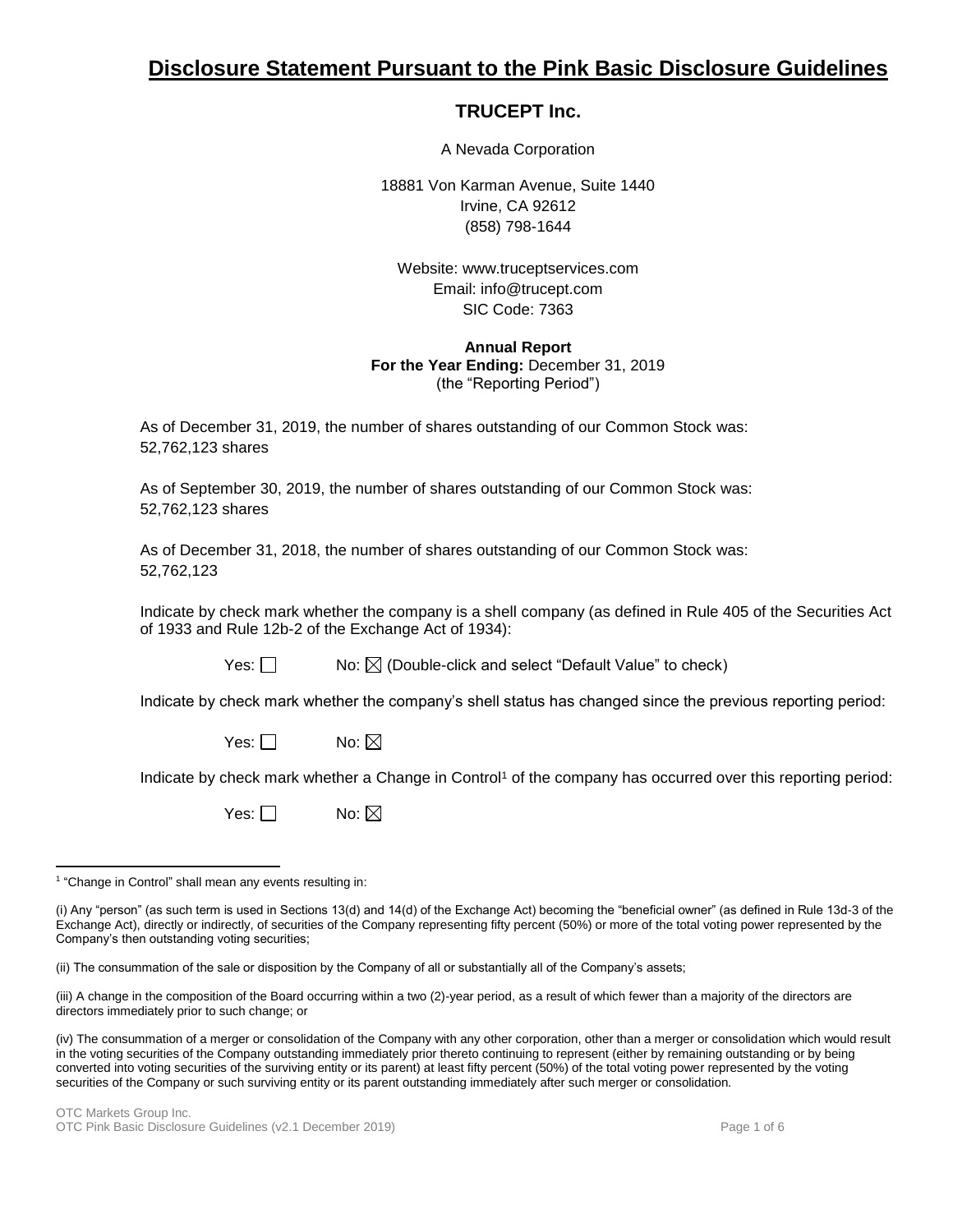# **1) Name of the issuer and its predecessors (if any)**

In answering this item, please also provide any names used by predecessor entities in the past five years and the dates of the name changes:

"TRUCEPT, Inc." since January 3, 2013. Smart-Tek Solutions Inc. since September 8, 2005 Royce Biomedical Inc. since March 23, 1995

Date and state (or jurisdiction) of incorporation (also describe any changes to incorporation since inception, if applicable) Please also include the issuer's current standing in its state of incorporation (e.g. active, default, inactive):

State of Incorporation: Nevada, March 23, 1995. Current

Has the issuer or any of its predecessors ever been in bankruptcy, receivership, or any similar proceeding in the past five years?

Yes:  $\Box$  No:  $\boxtimes$ 

# **2) Security Information**

| Trading symbol:<br>Exact title and class of securities outstanding:<br>CUSIP:<br>Par or stated value: | TREP<br>Common Stock<br>89778T 109<br>\$.001 |                        |
|-------------------------------------------------------------------------------------------------------|----------------------------------------------|------------------------|
| Total shares authorized:                                                                              | 500.000.000                                  | as of date: 12/31/2019 |
| Total shares outstanding:                                                                             | 52,762,123                                   | as of date: 12/31/2019 |
| Number of shares in the Public Float:                                                                 | 27,512,517                                   | as of date: 12/31/2019 |
| Total number of shareholders of record:                                                               | 396                                          | as of date: 12/31/2019 |

Transfer Agent

Corporate Stock Transfer Inc. 3200 Cherry Creek Drive South, Suite 4300 Denver, CO 80209 Office: 303-282-4800 Fax: 303-282-5800

Is the Transfer Agent registered under the Exchange Act?<sup>2</sup> Yes:  $\boxtimes$  No:

Describe any trading suspension orders issued by the SEC concerning the issuer or its predecessors:

none

List any stock split, stock dividend, recapitalization, merger, acquisition, spin-off, or reorganization either currently anticipated or that occurred within the past 12 months:

none

 $\overline{\phantom{a}}$ <sup>2</sup> To be included in the Pink Current Information tier, the transfer agent must be registered under the Exchange Act.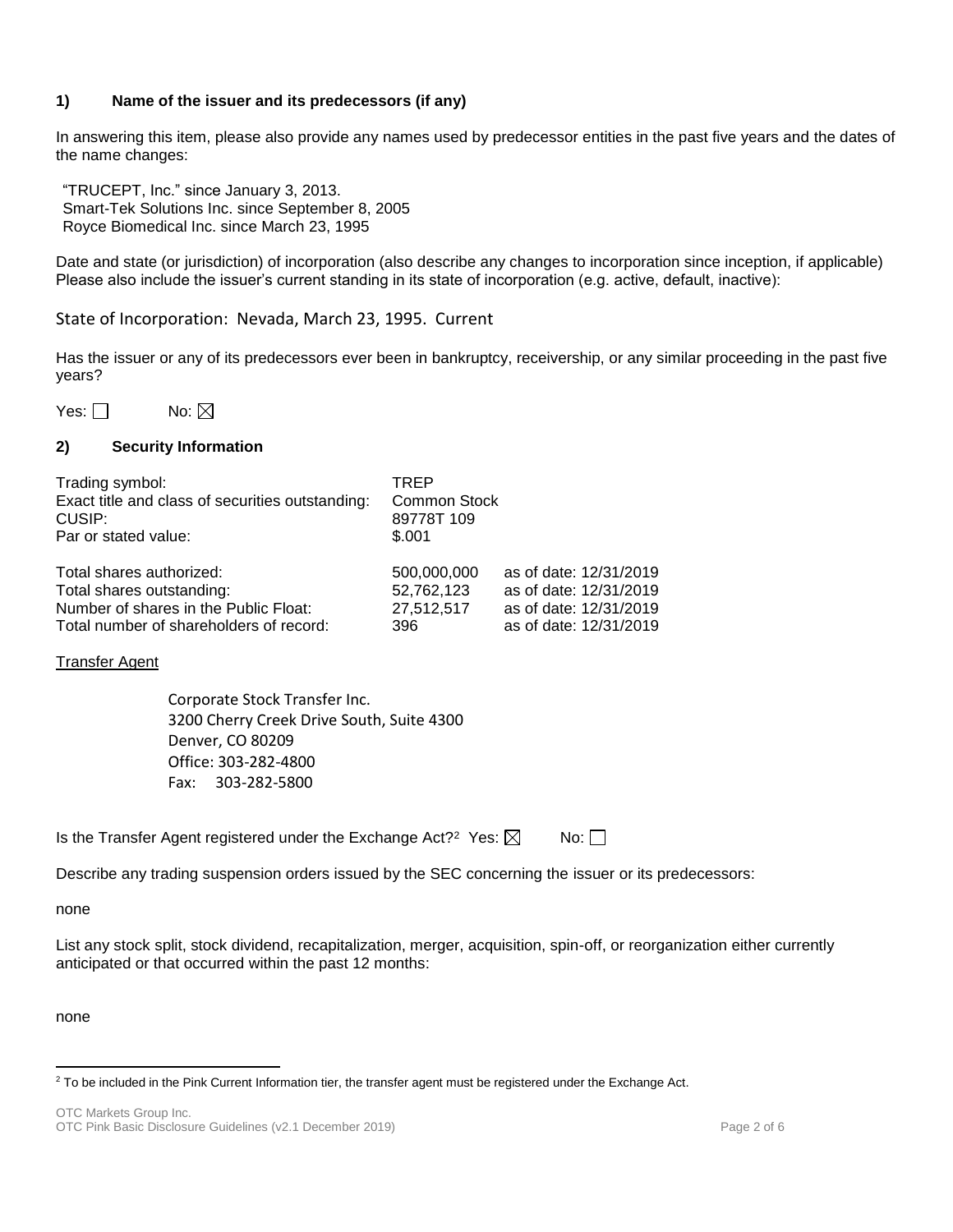# **3) Issuance History**

Provide disclosure with respect to each event that resulted in any direct changes to the total shares outstanding of any class of the issuer's securities **in the past two completed fiscal years and any subsequent interim period**.

# **A. Changes to the Number of Outstanding Shares**

Check this box to indicate there were no changes to the number of outstanding shares within the past two completed fiscal years and any subsequent periods:  $\boxtimes$ 

No shares were issued in the twelve month period ended December 31, 2019. No shares were issued in and for the years ended December 31, 2018 and 2017.

### **B. Debt Securities, Including Promissory and Convertible Notes**

Use the chart and additional space below to list and describe all outstanding promissory notes, convertible notes, convertible debentures, or any other debt instruments that may be converted into a class of the issuer's equity securities.

Check this box if there are no outstanding promissory, convertible notes or debt arrangements:  $\Box$ 

| Date of Note Issuance | Outstanding<br>Balance (\$) | <b>Principal Amount at</b><br>Issuance (\$) | <b>Interest Accrued</b><br>$($ \$) | <b>Maturity Date</b> | Conversion Terms (e.g.<br>pricing mechanism for<br>determining conversion<br>of instrument to shares) | Name of Noteholder                     | <b>Reason for</b><br>Issuance (e.g.<br>Loan,<br>Services, etc.) |
|-----------------------|-----------------------------|---------------------------------------------|------------------------------------|----------------------|-------------------------------------------------------------------------------------------------------|----------------------------------------|-----------------------------------------------------------------|
|                       |                             |                                             |                                    |                      |                                                                                                       |                                        |                                                                 |
| Convertible Notes     |                             |                                             |                                    |                      |                                                                                                       |                                        |                                                                 |
| <b>NONE</b>           |                             |                                             |                                    |                      |                                                                                                       |                                        |                                                                 |
|                       |                             |                                             |                                    |                      |                                                                                                       |                                        |                                                                 |
| Notes Payable         |                             |                                             |                                    |                      |                                                                                                       |                                        |                                                                 |
|                       |                             |                                             |                                    |                      |                                                                                                       |                                        |                                                                 |
| 3/31/2016             | 475,068.49                  | 400,000.00                                  | 75,068.49                          | 6/30/2023            |                                                                                                       | <b>Brian Bonar</b>                     | Loan                                                            |
| 12/31/2016            | 287,500.00                  | 250,000.00                                  | 37,500.00                          | 6/30/2023            |                                                                                                       | <b>Brian Bonar</b>                     | Loan                                                            |
| 6/30/2018             | 215,596.17                  | 200,516.25                                  | 15,079.92                          | 6/30/2023            |                                                                                                       | <b>Brian Bonar</b>                     | Loan                                                            |
|                       |                             | 850,516.25                                  |                                    |                      |                                                                                                       |                                        |                                                                 |
|                       |                             |                                             |                                    |                      |                                                                                                       |                                        |                                                                 |
| 4/1/2018              | 293,634.25                  | 270,000.00                                  | 23,634.25                          | 4/1/2023             |                                                                                                       | Tipp Investments LLC / Sandra Di Cicco | Loan                                                            |
| 6/30/2018             | 322,561.64                  | 300,000.00                                  | 22,561.64                          | 6/30/2023            |                                                                                                       | Tipp Investments LLC / Sandra Di Cicco | Loan                                                            |
|                       |                             | 570,000.00                                  | 173,844.30                         |                      |                                                                                                       |                                        |                                                                 |

#### **4) Financial Statements,**

A. The following financial statements were prepared in accordance with:

|               | $\boxtimes$ U.S. GAAP |
|---------------|-----------------------|
| $\sqcap$ IFRS |                       |

 $\overline{\phantom{a}}$ 

B. The financial statements for this reporting period were prepared by (name of individual) $3$ :

| Name:                   | Malinee Viracheck         |
|-------------------------|---------------------------|
| Title:                  | <b>Accounting Manager</b> |
| Relationship to Issuer: | Employee                  |

#### **Financial Statements included by reference**

<sup>&</sup>lt;sup>3</sup> The financial statements requested pursuant to this item must be prepared in accordance with US GAAP or IFRS by persons with sufficient financial skills.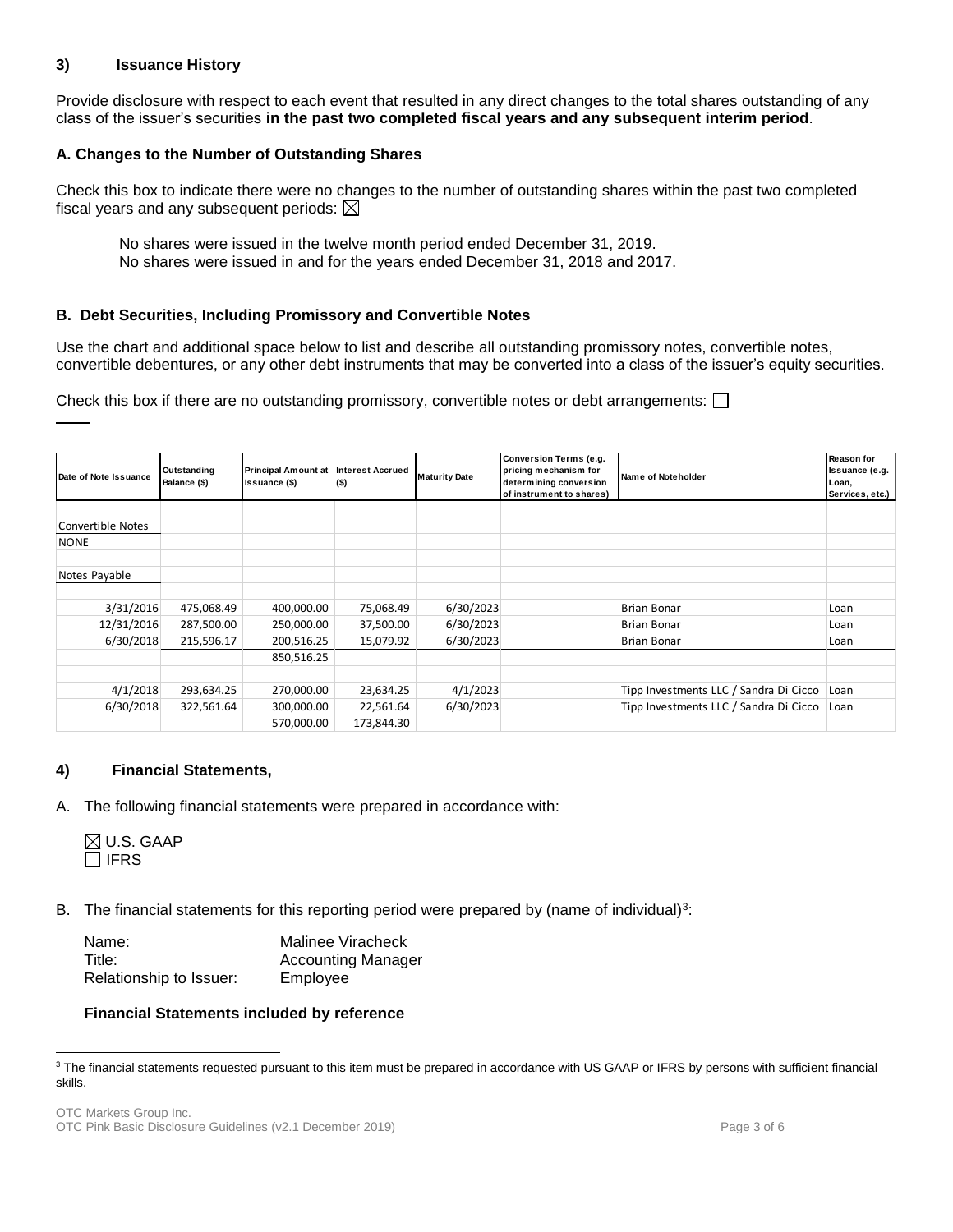# **5) Issuer's Business, Products and Services**

The purpose of this section is to provide a clear description of the issuer's current operations. In answering this item, please include the following:

A. Summarize the issuer's business operations (If the issuer does not have current operations, state "no operations")

Trucept Inc. provides marketing, accounting and human resource services to a variety of industries including staffing, professional employment organizations and hospitality.

B. Describe any subsidiaries, parents, or affiliated companies, if applicable, and a description of their business contact information for the business, officers, directors, managers or control persons. Subsidiary information may be included by reference

None

C. Describe the issuers' principal products or services, and their markets

Trucept Inc. provides marketing, accounting and human resource services to a variety of industries including staffing, professional employment organizations and hospitality.

# **6) Issuer's Facilities**

# **Lease (600 La Terraza Blvd., Second Floor, Escondido, CA 92025.)**

The Company maintains an executive office at 600 La Terraza Blvd., Second Floor, Escondido, CA 92025.

In November 1, 2016, the Company executed a three year lease to occupy appproximately 36,942 square foot of an office building located at 600 La Terraza Blvd., Second Floor, Escondido, CA 92025

#### **7) Officers, Directors, and Control Persons**

The goal of this section is to provide an investor with a clear understanding of the identity of all the persons or entities that are involved in managing, controlling or advising the operations, business development and disclosure of the issuer, as well as the identity of any significant or beneficial shareholders.

Using the tabular format below, please provide information regarding any person or entity owning 5% of more of the issuer, as well as any officer, and any director of the company, regardless of the number of shares they own. **If any listed are corporate shareholders or entities, provide the name and address of the person(s) beneficially owning or controlling such corporate shareholders, or the name and contact information of an individual representing the corporation or entity in the note section.** 

| Name of<br><b>Officer/Director</b><br>and Control<br>Person | <b>Affiliation with</b><br>Company (e.g.<br>Officer/Director/Owner<br>of more than 5%) | <b>Residential Address (City /</b><br>State Only)           | Number of<br>shares<br>owned | <b>Share</b><br>type/class | Ownership<br>Percentage<br>of Class<br>Outstanding | <b>Note</b> |
|-------------------------------------------------------------|----------------------------------------------------------------------------------------|-------------------------------------------------------------|------------------------------|----------------------------|----------------------------------------------------|-------------|
| <b>Brian Bonar</b>                                          | Director                                                                               | 600 La Terraza Blvd., Second<br>Floor, Escondido, CA 92025. | 5,897,999                    | common                     | 11.1%                                              |             |
| Norman Tipton                                               | Officer and Director                                                                   | 600 La Terraza Blvd., Second<br>Floor, Escondido, CA 92025  | 5.000.000                    | common                     | 9.47%                                              |             |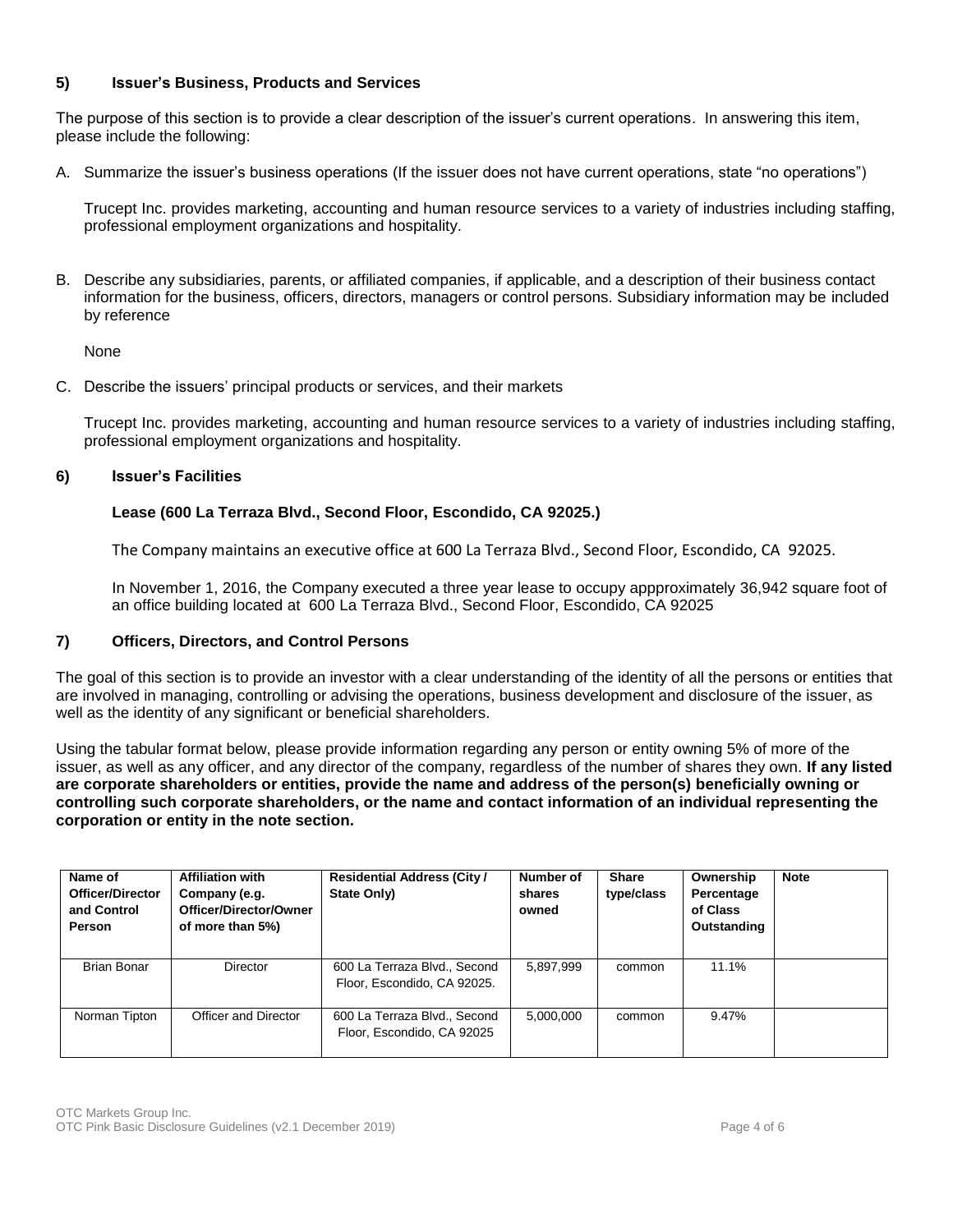# **8) Legal/Disciplinary History**

- A. Please identify whether any of the persons listed above have, in the past 10 years, been the subject of:
	- 1. A conviction in a criminal proceeding or named as a defendant in a pending criminal proceeding (excluding traffic violations and other minor offenses);

none

2. The entry of an order, judgment, or decree, not subsequently reversed, suspended or vacated, by a court of competent jurisdiction that permanently or temporarily enjoined, barred, suspended or otherwise limited such person's involvement in any type of business, securities, commodities, or banking activities;

none

3. A finding or judgment by a court of competent jurisdiction (in a civil action), the Securities and Exchange Commission, the Commodity Futures Trading Commission, or a state securities regulator of a violation of federal or state securities or commodities law, which finding or judgment has not been reversed, suspended, or vacated; or

none

4. The entry of an order by a self-regulatory organization that permanently or temporarily barred, suspended, or otherwise limited such person's involvement in any type of business or securities activities.

none

B. Describe briefly any material pending legal proceedings, other than ordinary routine litigation incidental to the business, to which the issuer or any of its subsidiaries is a party or of which any of their property is the subject. Include the name of the court or agency in which the proceedings are pending, the date instituted, the principal parties thereto, a description of the factual basis alleged to underlie the proceeding and the relief sought. Include similar information as to any such proceedings known to be contemplated by governmental authorities.

#### **9) Third Party Providers**

Please provide the name, address, telephone number and email address of each of the following outside providers:

Securities Counsel: Fletcher Robbe 468 Camden Dr., 2nd Floor Beverly Hills, CA 90210

Accountant or Auditor: none

Investor Relations Consultant: none

Other Service Providers: none